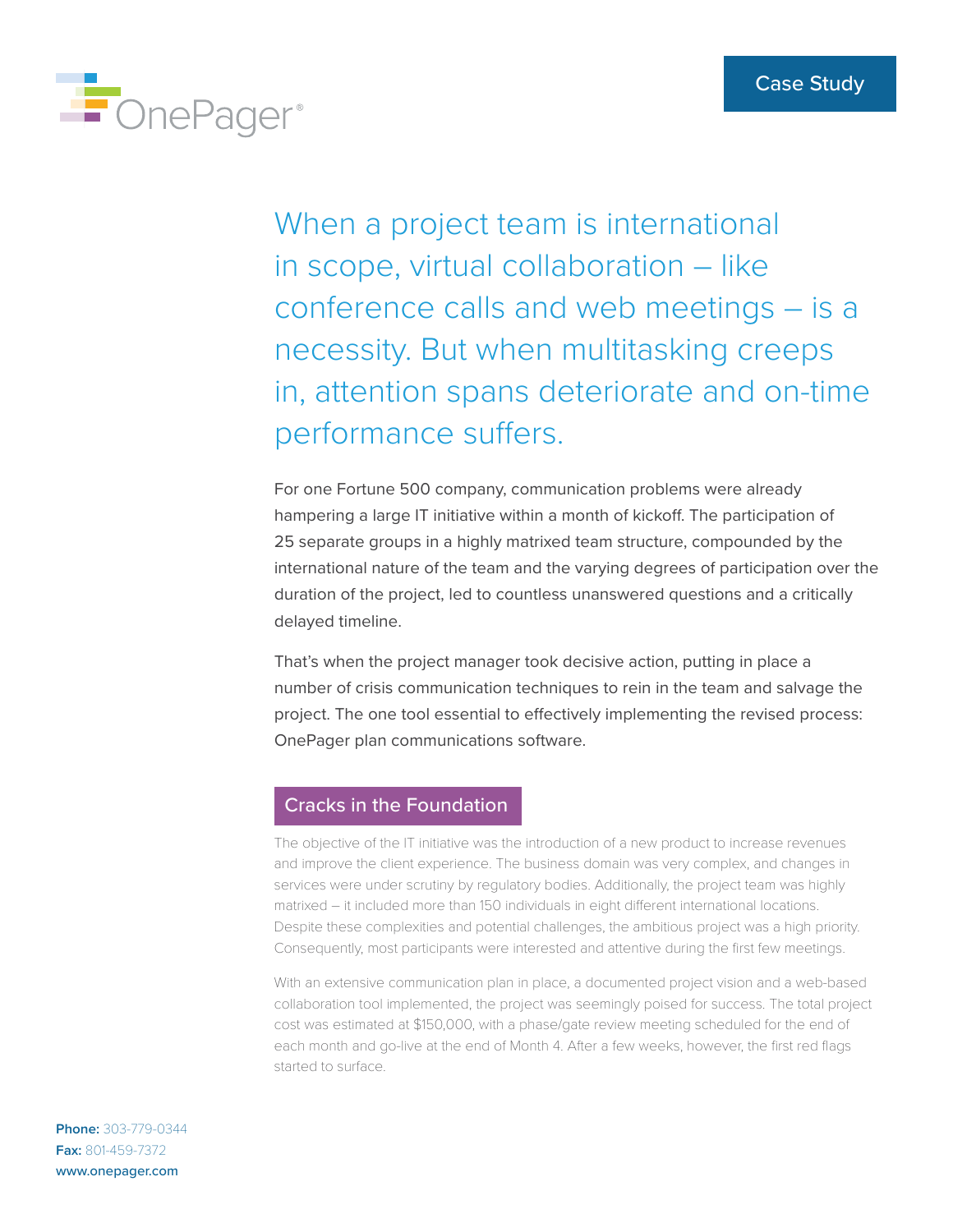

Multitasking was rampant at virtual team meetings, and the continual failure to uncover important details during these critical collaboration points strongly suggested the team members' divided attention was impacting the project.

The inception phase lasted much longer than expected due to the constant discovery of unexpected dependencies and requirements. By the end of the first full month, it became clear the first gate review would be missed, leading to a request for an extension of the review. It also became apparent the project budget would likely outstrip the initial estimate. A new detail seemed to be uncovered each week, which frequently meant working with multiple members of another new group.

For example, the final decision on how to handle certain legal and compliance aspects of the project had never been agreed upon; it was just one of a long list of unanswered questions. This lasted month after month, and the schedule had to be revised several times – even requiring updates on a weekly basis.

The executive accountable for the project had to devote valuable time absorbing frequent updates because of constant changes and uncertainty. Worse yet, the business sponsor was having difficulty understanding how something that was estimated to be relatively simple, inexpensive, and quick to develop could be running into such problems.

The root of the problems? Multitasking was rampant at the team's virtual meetings, and the continual failure to uncover important details during these critical collaboration points strongly suggested the team members' divided attention was negatively impacting the project.

## Finding Focus and Clarity

The project manager realized he had to act quickly or lose the commitment of key stakeholders. He recalled a course he had taken on persuasion in project management, which taught that leaders can help establish commitment by increasing participation, creating an atmosphere of belonging, maintaining attention, questioning, telling interesting stories, repeating and repackaging, and generating competition.

Applying these principles, the PM began using dynamic and impactful OnePager timeline summary graphics to engage the team in addressing risks, issues and dependencies, in addition to quickly organizing meetings with subgroups of the overall project. Since most meetings were virtual – conference calls and web meetings – the PM delivered an agenda in advance of each meeting and presented OnePager plan communications to facilitate interest, understanding, and alignment.

**Phone:** 303-779-0344 **Fax:** 801-459-7372 www.onepager.com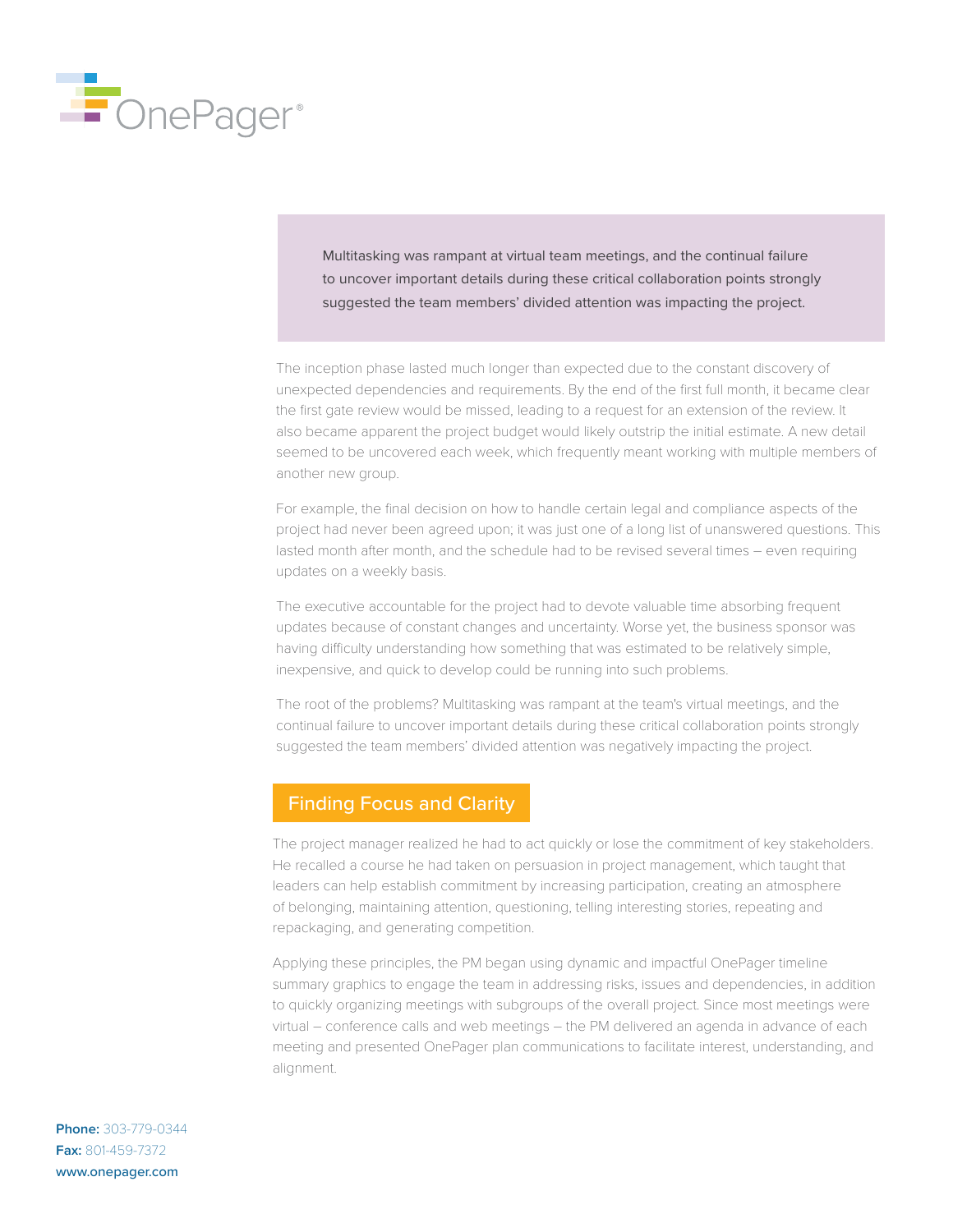

## Participant experience for a typical virtual meeting:

| <b>Agenda Item</b>                                                  | <b>Desired Outcome</b>   | <b>Participant Computer</b><br><b>Screen Content</b>                                  |
|---------------------------------------------------------------------|--------------------------|---------------------------------------------------------------------------------------|
| PM verifies that all mandatory<br>participants are on the call      | N/A                      | Web meeting login screens, showing<br>attendees and who is present as they<br>sign on |
| PM reviews agenda                                                   | Awareness                | Agenda (text)                                                                         |
| PM overviews current project status:<br>Risks, Issues, Dependencies | Awareness, Agreement     | Microsoft Project schedule, OnePager<br>timeline summary, Clarity graph               |
| PM reviews upcoming milestones                                      | Agreement                | OnePager timeline summary and/or<br>Microsoft Project data                            |
| PM takes team through major<br>unresolved issues                    | Brainstorming, Decisions | Action item list                                                                      |

The Microsoft SharePoint collaboration site was leveraged to address the need to continuously bring new project participants up to speed. Common documents were referenced, and ultimately a "welcome package" was created with quick links to the project vision, business requirements, workflow diagrams and related documents.

Finally, the project manager utilized custom OnePager timeline summaries to keep discussions focused on the key questions and potential solutions, rather than on specific details of a hardto-read Microsoft Project schedule. Below is a representative OnePager graphic, similar to those used for the project. This type of visual map kept the virtual project team members "out of the weeds" and focused on the issues that required their attention.



*A sample OnePager timeline summary. (Representative data.)*